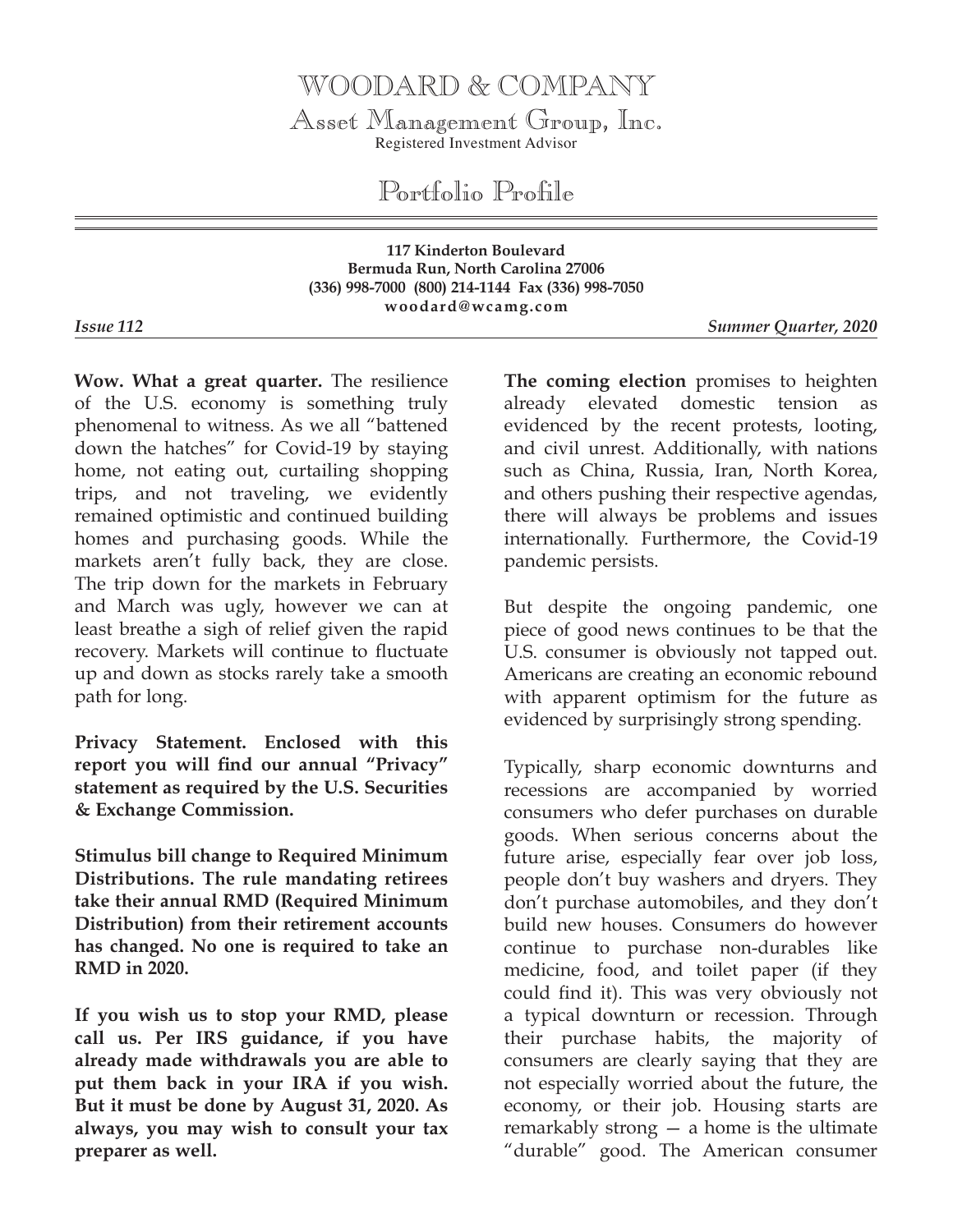seems to be the basis for the powerful market recovery, stronger than anyone we are aware of anticipated.

Longer-term factors are more complicated. When will the unrest in the streets of America end? Will a vaccine for Covid-19 be developed? Will future outbreaks of influenza or other diseases create the same panic as Covid-19? Additionally, most market analysts believe that a Biden presidency would be a negative for the stock market with higher taxes and increased regulations which Mr. Biden indicates he embraces. These factors, if he is elected, could indeed prove to be a long-term negative for stock market performance as businesses and consumers attempt to adjust to a significantly different approach to capitalism.

Most analysts credit the more businessfriendly policies of President Trump with the improved economic and market performance prior to the pandemic. So the election results are certainly a worry for the market.

As we stated in our last newsletter recalling the old axiom, "The markets climb a wall of worry." It has proven to be very true once again, the market climbed that wall. We are optimistic, but we will be relieved when the elections are in the rear-view mirror and a vaccine for COVID-19 has been developed. This would give market participants less to worry about.

Unfortunately, it appears all politicians spend aggressively. If you look at interest rates, be assured the government will use whatever tools are at their disposal to maintain low interest rates so that the interest on their massive borrowing binges will not swamp our collective boat. Assuming massive amounts of debt slowly devalues the U.S. dollar and diminishes your purchasing power, it will not likely

devalue the stock market for many years from now.

**Market Review and Forecast.** The S&P 500 jumped 20% last quarter, its best quarter since 1988, after plunging 20% the first quarter. It was the first time since 1932 and only the third time ever that stocks had a quarterly gain of 20% or more after a previous quarterly 20% or more fall. As a result, the S&P 500 is only down 4% for 2020 through June 30. The Dow Jones Industrial Average was up 18%, its top quarterly rise since 1987.



Small companies, as represented by the Russell 2000 index, had a superb quarter, up 25.4%. But after their horrendous 31% dive the first quarter they are still down 13% this year. As has been typical for several years, international stocks lagged. The EAFE index gained 14.9%, but has still lost 11% this year.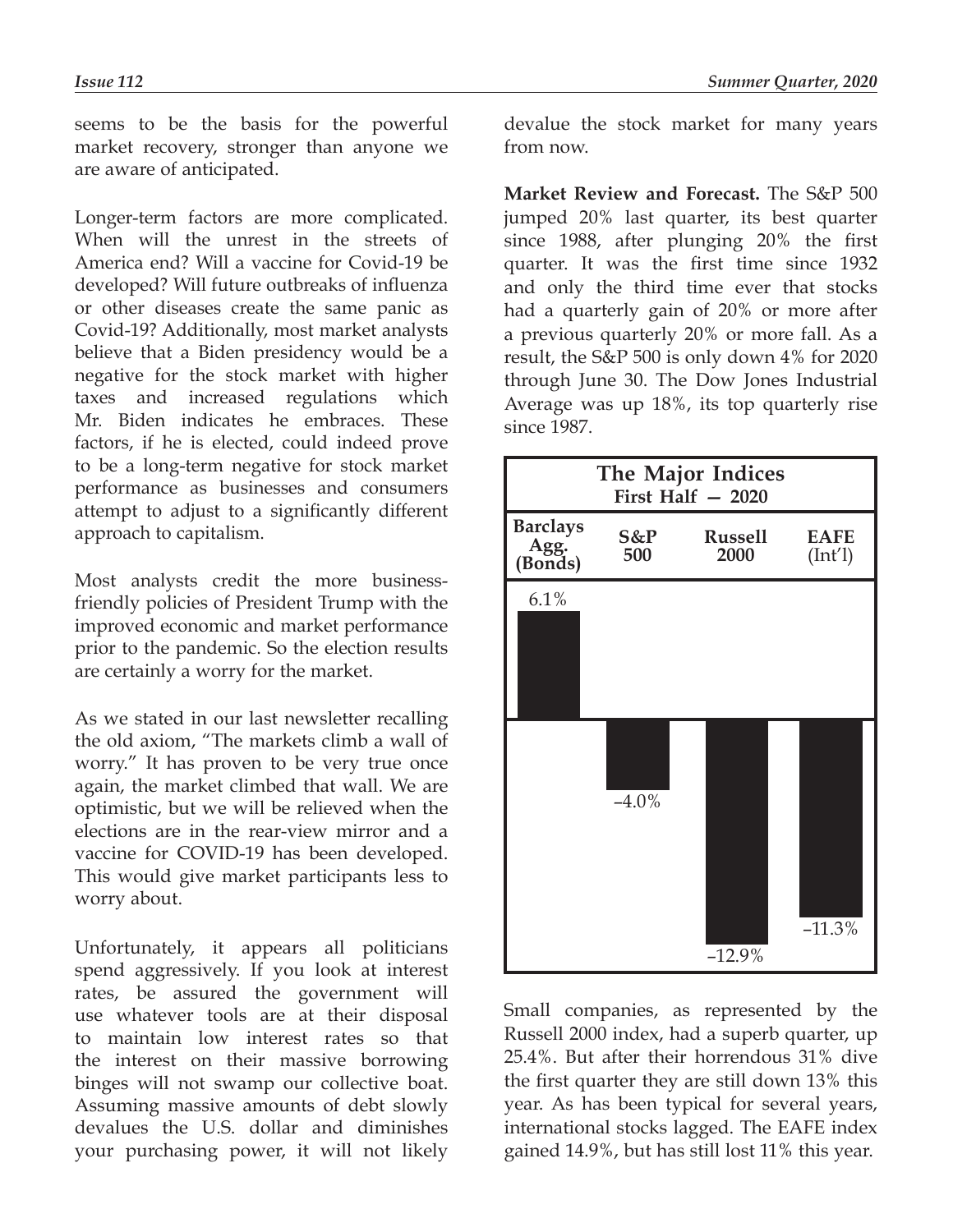Our decision last year to more closely correlate performance with the S&P 500 while reducing international and small cap exposure has paid off. We hope you are pleased with the result.

After dropping 34% in five weeks, the S&P 500 rose an incredible 45% from March 23 to June 10 before losing 6% in one day June 11 as the market finally focused on the ever-increasing number of Covid-19 cases, hospitalizations and deaths. `

However, near-zero interest rates, increasing manufacturing activity, lower-than-expected unemployment numbers, rising oil prices, and most-of-all, rapid expansion of the money supply, all contributed to helping stocks move higher last quarter.

Manufacturing numbers for June were stronger than expected. The 52.6 reading (any number over 50 indicates expansion) was much higher than May's 43.1 rating and better than the 49.2 monthly forecast.

The prediction that 3.1 million jobs would be added in June was much lower than the actual 4.8 million that were created. The unemployment rate fell from 13.5% in May to 11.1% last month. It had reached the highest rate since the 1930s at 14.7% in April when 22 million jobs disappeared.

Oil prices nearly doubled last quarter as they rose to almost \$40 a barrel. Energy- company stock prices jumped 32% for the quarter but were still down 35% so far this year.

The Fed and the federal government have literally flooded our economy with money. Besides expanding its balance sheet by more than \$2 trillion last quarter, the Fed set up the \$500 billion Municipal Liquidity Facility May 26 to lend money to state and local governments. Illinois, by far the state that is most in debt, quickly took advantage of it, borrowing \$1.2 billion June 5 at 3.82%.

And with the Federal government doling out \$2 trillion in record speed through the CARES act, the personal savings rate hit a historic 33% in April according to the U.S. Bureau of Economic Analysis. The previous record savings rate was 17.3% in May 1975. A good chunk of this money buoyed the stock market either indirectly through purchasing good and services, adding to corporate profits, or directly, as many Americans decided to use their "found" money to invest. The investing app Robinhood, with its average user only 31 years of age, opened up 3 million new accounts in the first quarter alone and trading volume for March was double the previous year. The trading mania continued in April with a 50% increase from the previous year.

With inflation non-existent (consumer prices dropped fractionally each month from March to May) and interest rates at the lowest level ever, Uncle Sam increased his debt by \$2.62 trillion in 3 months between March 13 and June 11. U.S. citizens now owe \$26.06 trillion and counting (a trillion seconds is about 31,500 years). Given the incredible low interest rates now, servicing the debt is not a problem. But it could prove troublesome if and when interest rates move up to more normal levels.

As the pandemic continues, Texas, Arizona, California and Florida were just four of the states that tightened restrictions on their economies. Florida reported more than 10,000 new daily cases the week of July 4 and Miami even closed its beaches.

In spite of these setbacks, stocks rallied 4% the first week of July. The market seems focused (as it usually is) on the future, not